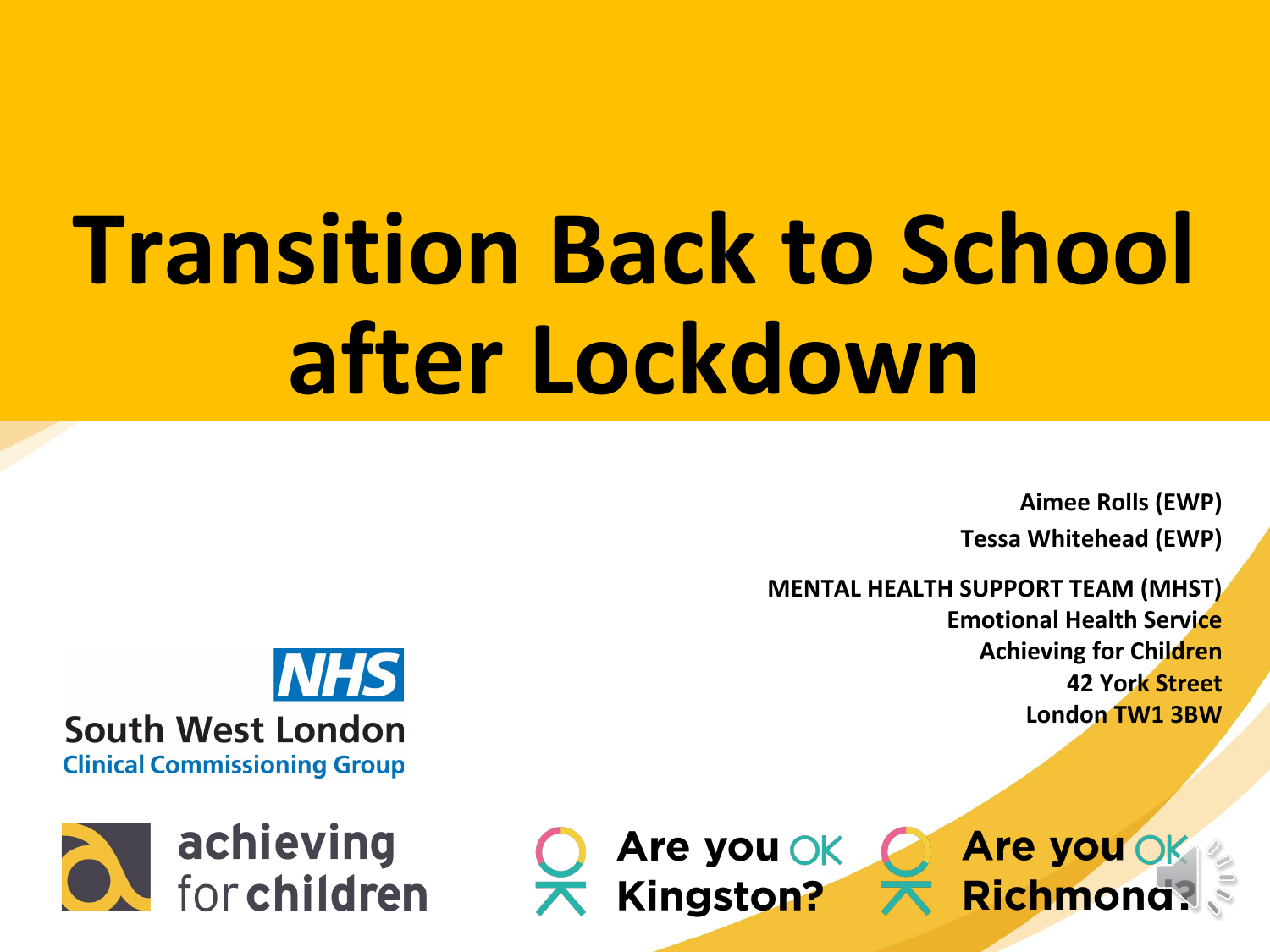#### **Aims of the workshop**

- Introduction
- Common worries when going back to school after an unusual period of absence
- How might anxiety manifest?
- What can we do to help?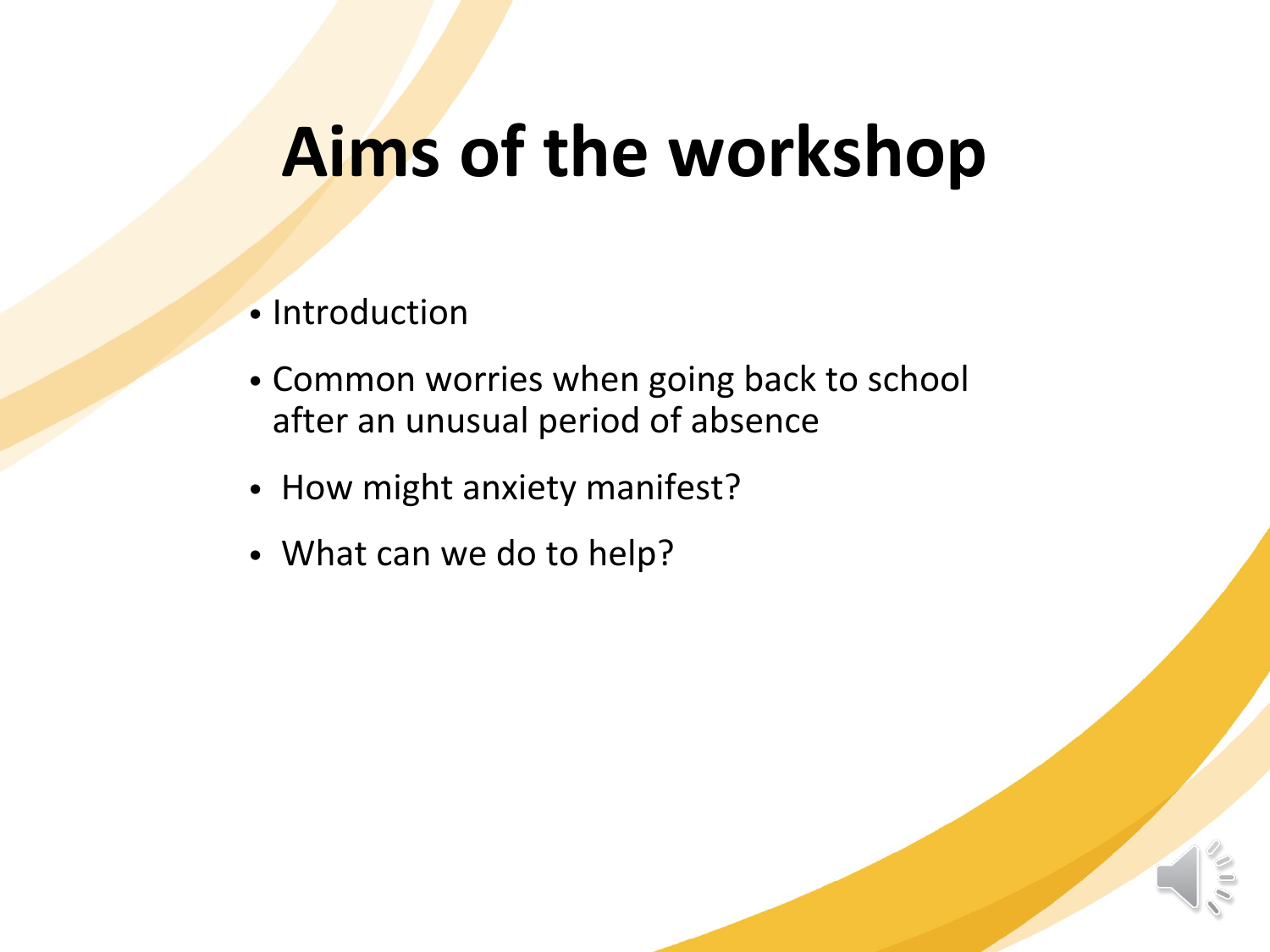## **Some common worries about returning to school**

**For children:**

- The spread of COVID-19
- Understanding the changes in school
- Friendship groups will the classes change/will their friendships be the same?
- Teachers and Teaching Assistants-be the same? Who they can talk to if they're worried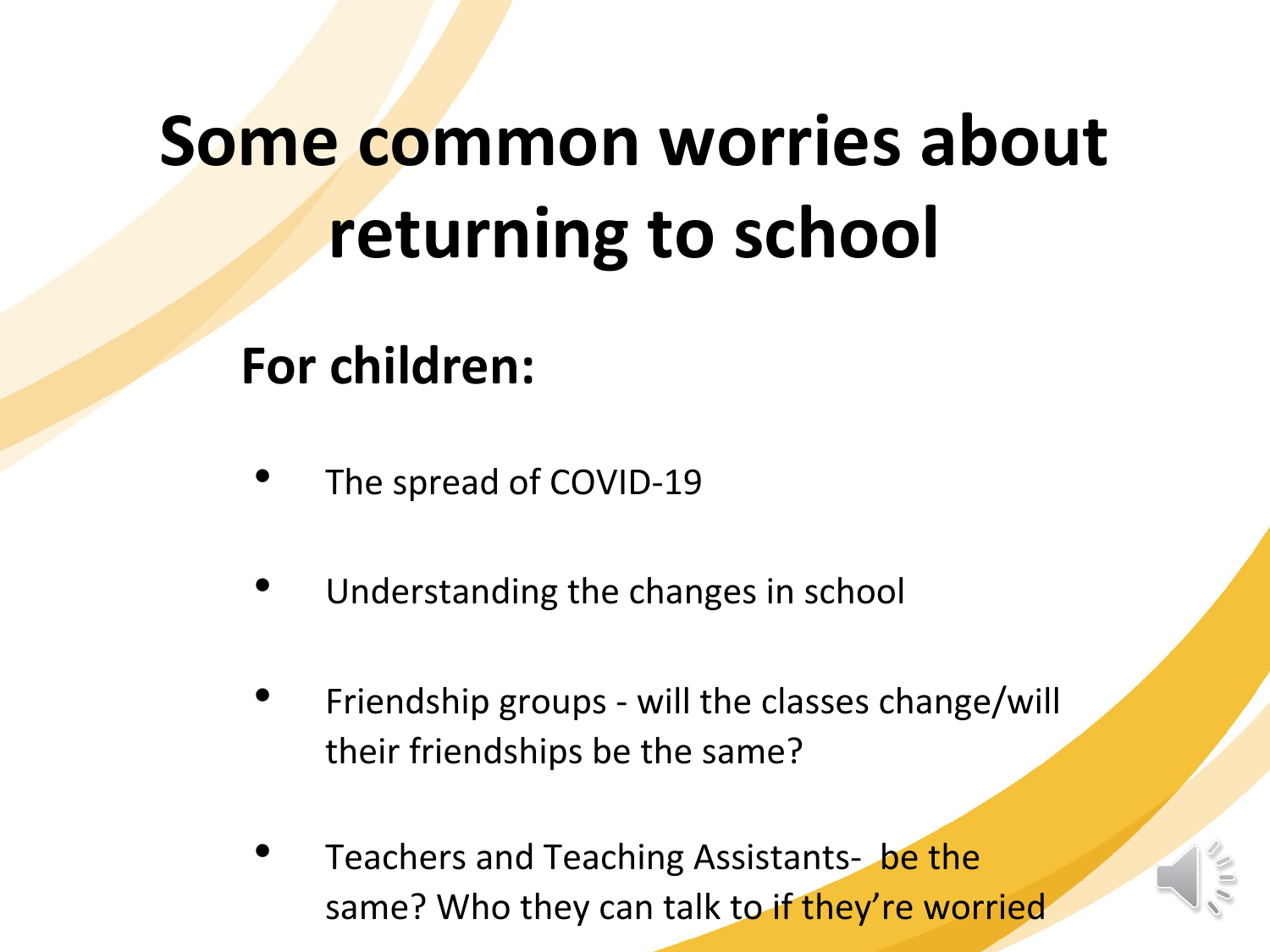## **Some common worries about returning to school**

#### **For parents:**

- The spread of COVID-19
- Their children settling back in happily
- Understanding the new setup
- Keeping up with academic work

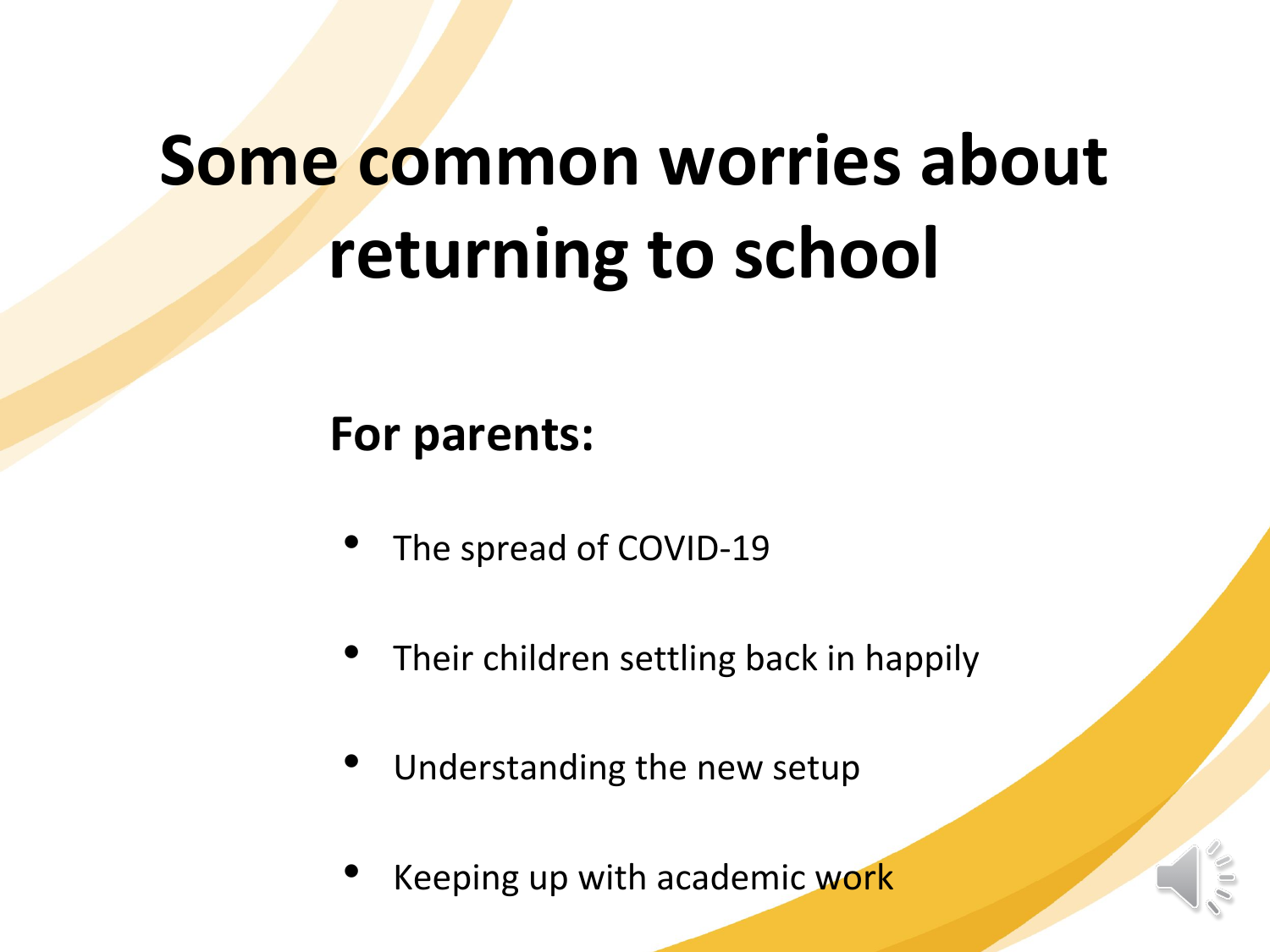#### **What is anxiety?**

- Anxiety is a **normal emotion,** which can **be useful** in appropriate circumstances.
- **● Fight/ flight/ freeze response**
	- Fight confront the threat aggressively.
	- Flight you run from the danger.
	- Freeze unable to move or act against the threat.

Anxiety

Priming the body for action

Overestimation of danger

underestima is of ability to cope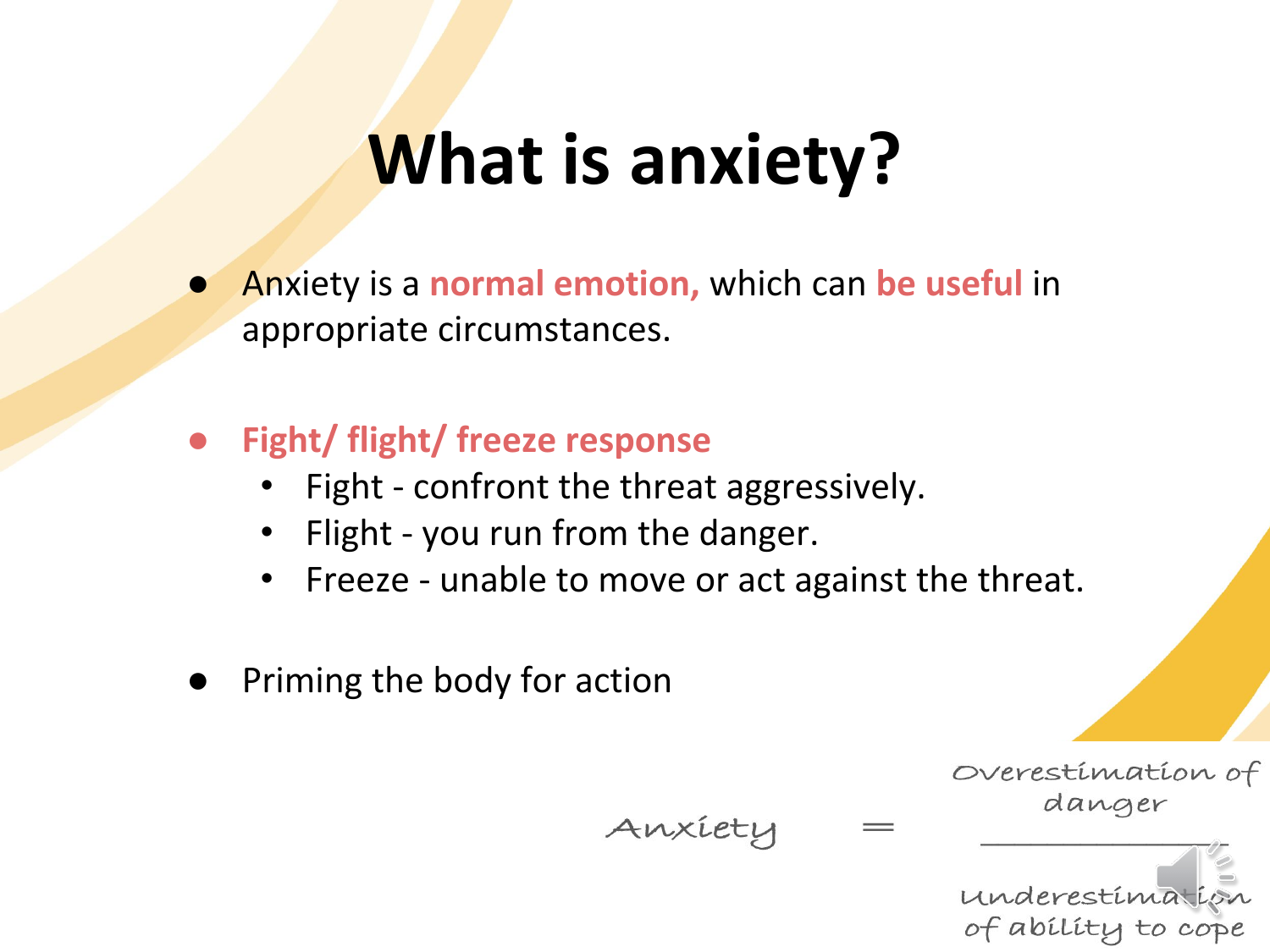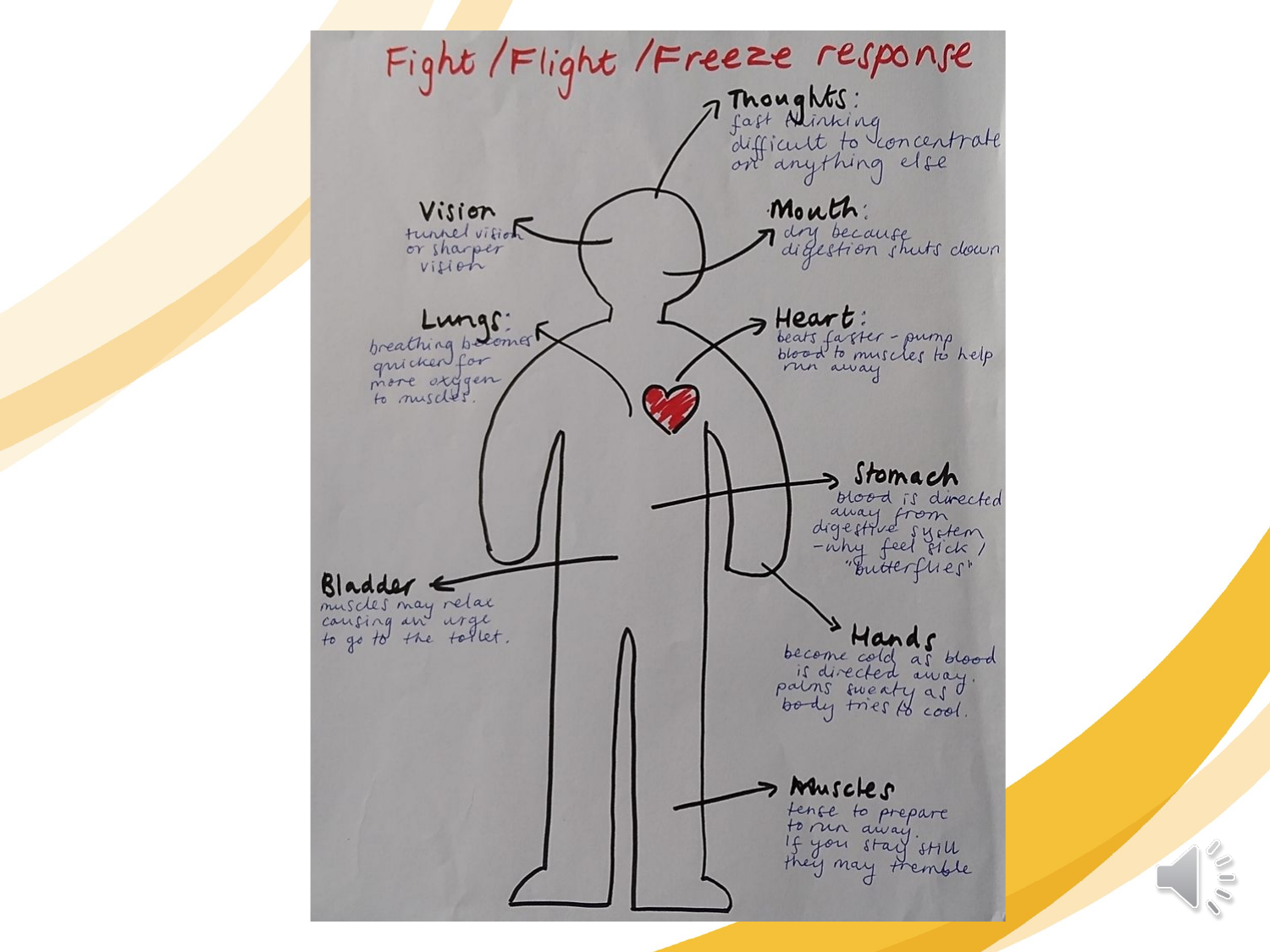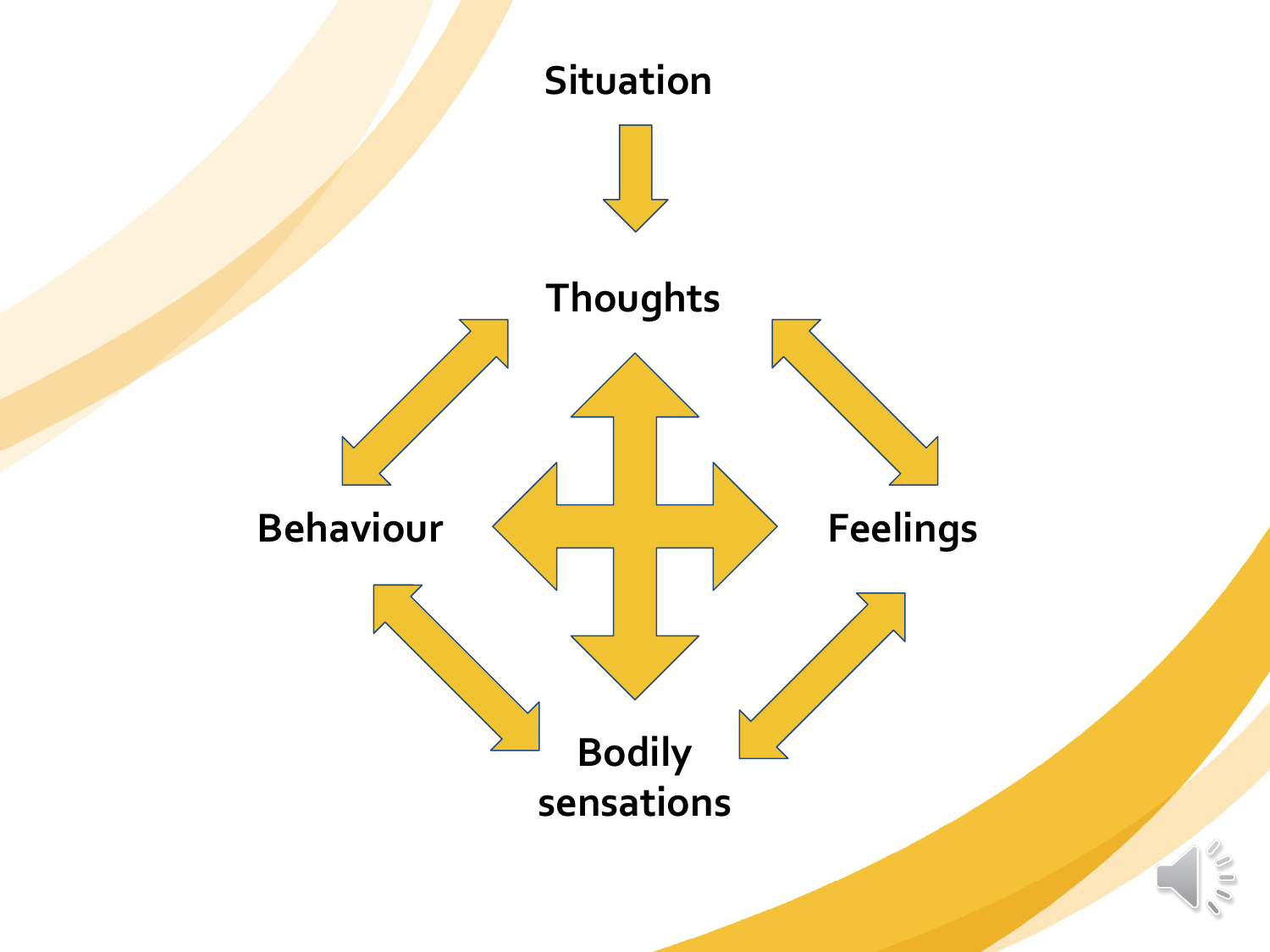#### **What can we do to help?**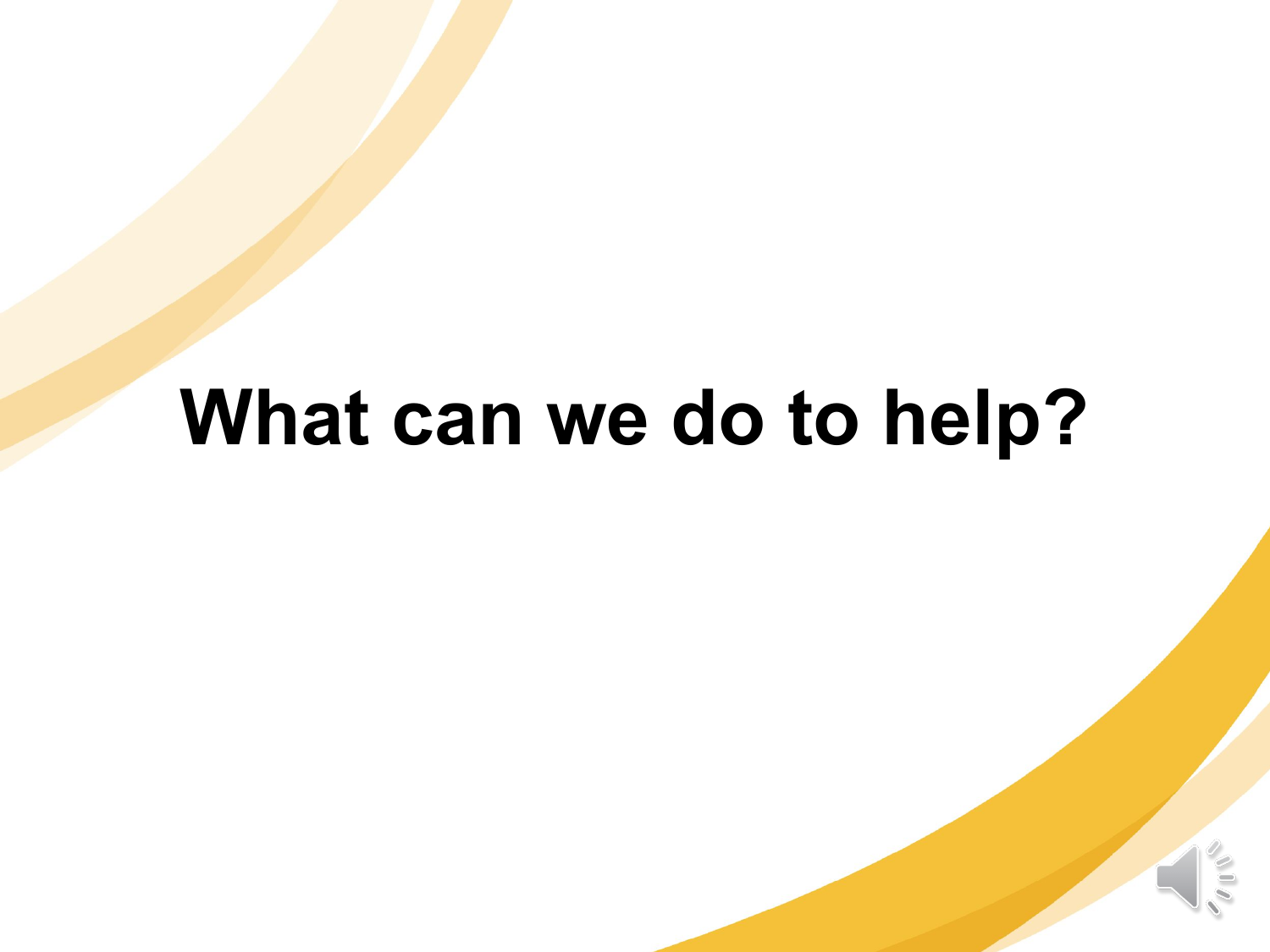#### **Managing your own emotions**

1. Children are sensitive to how parents feel and take cues from you

2. Bear in mind that your own experiences inform what you do with your children

3. Where possible project an air of confidence

4. Access support for yourself too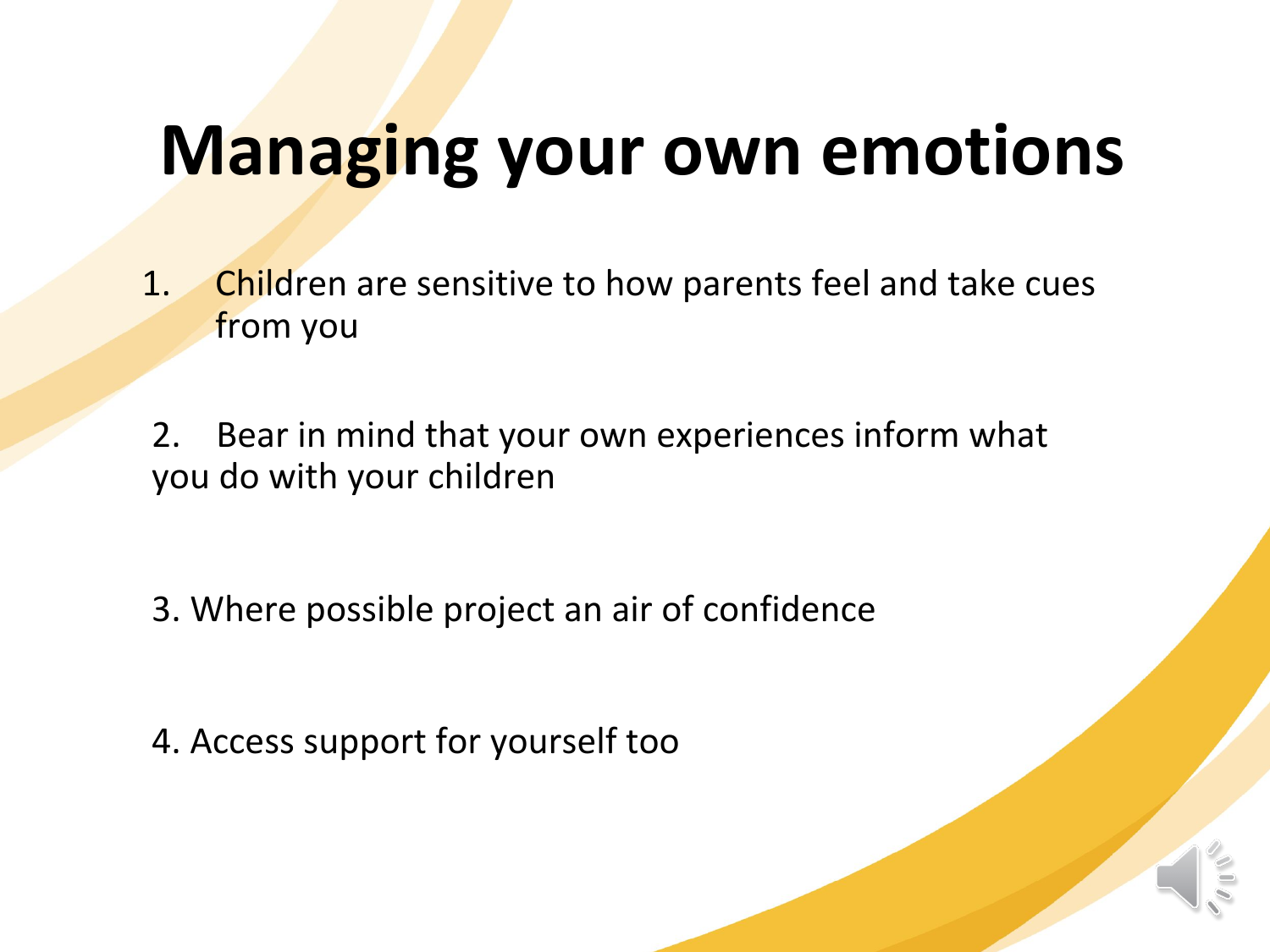#### **Routine**

#### **• Get back into a good routine**

When children are stress out and frazzled because they were not prepared for the school day it affects their mood and ability to engage in learning.

Planning ahead and getting them into a good routine saves mental energy and sets them in a positive mood to go to school and engage in learning.

Wake up 7:00 Breakfast 7:15 Put on uniform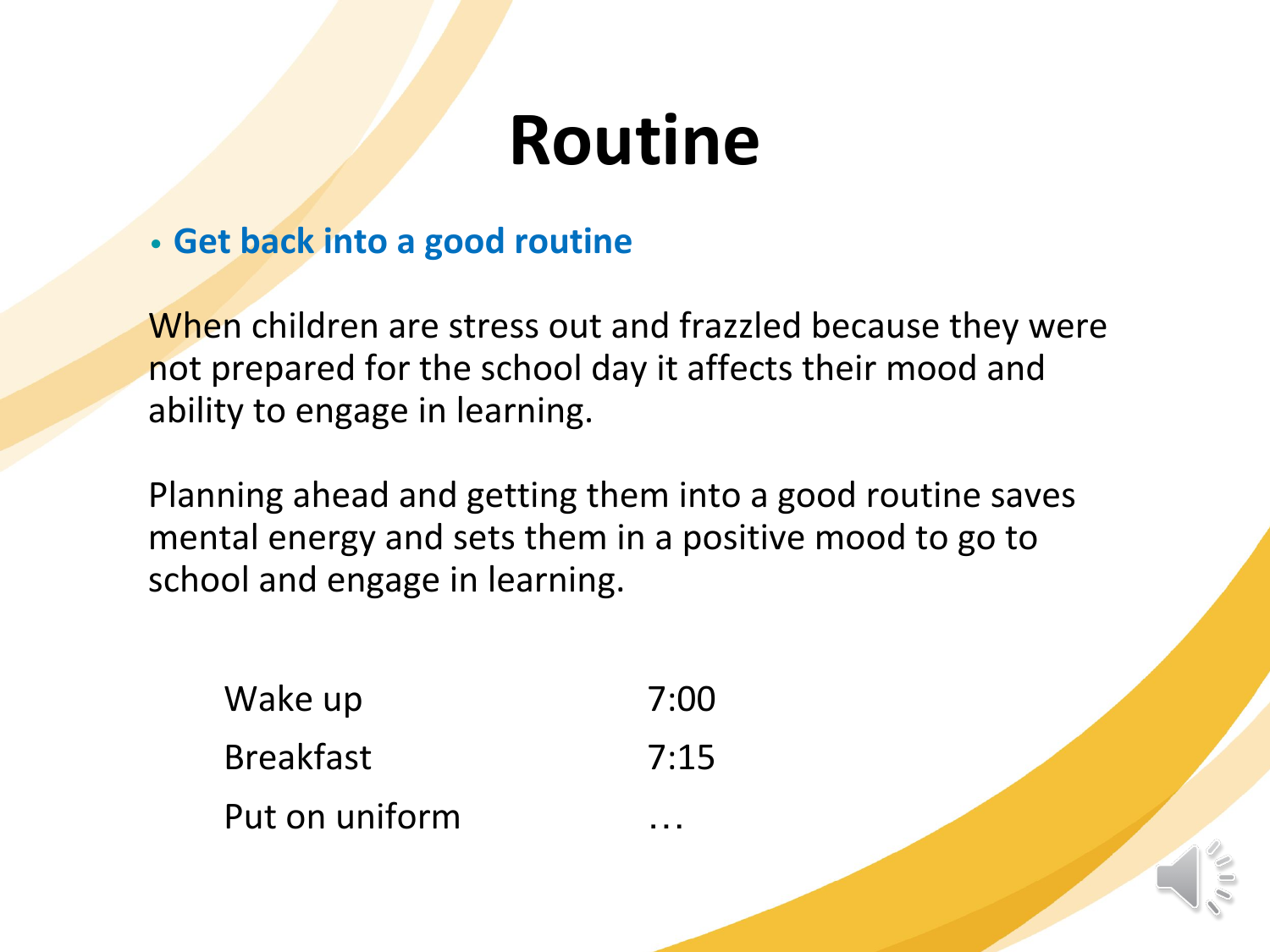## **Containment: responding to a child's anxiety**

- We can help by recognising that they are struggling and trying to understand what's going on for them.
- This can make them feel less alone with their difficulties; and sometimes feel more able to do the things they are worried about.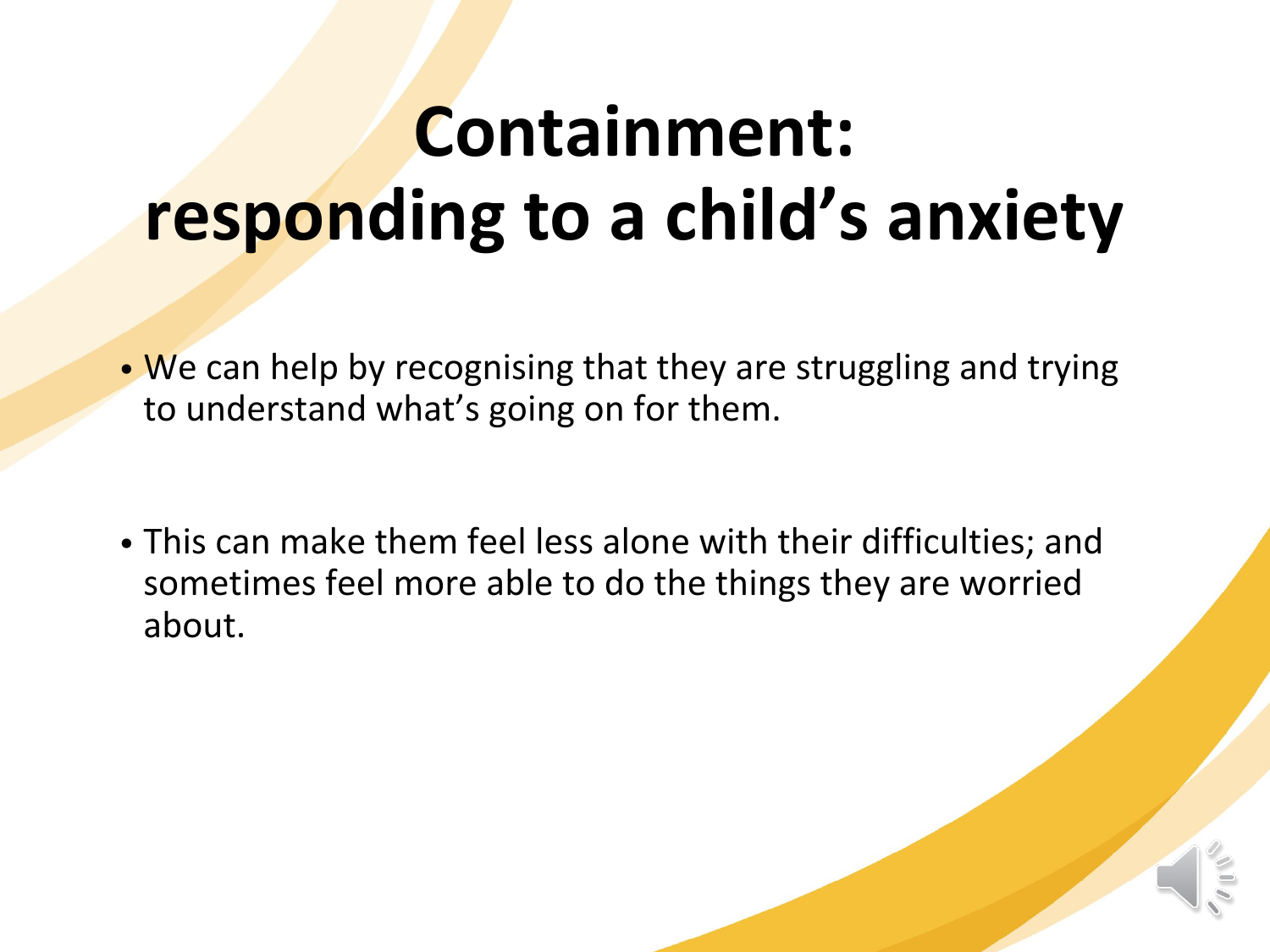#### **…How?**

- **• Stay calm**, being aware of your responses and not expressing your fears and worries about the situation in front of your child
- Talking calmly to your child, and **helping** them to unpick and **make sense of what they are worried about**
- Educate your child what they can do to look after their health and talk to them how they can manage the changed situation at school
- Showing the child **you are there when they need you** sitting with them and listening., e.g. with a hug, making them a hot chocolate.

**Pick your moment!**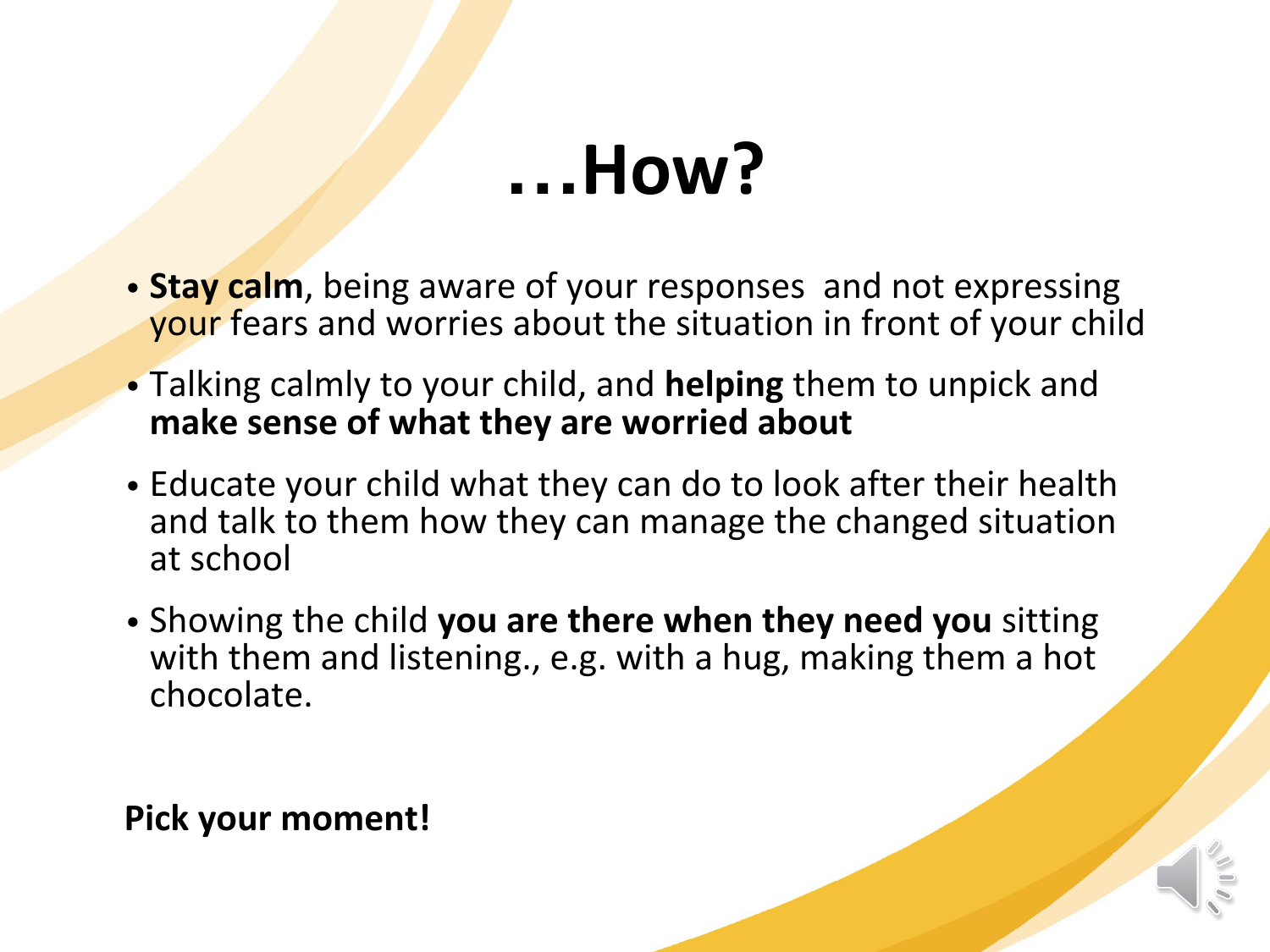## **Encouraging Brave Behaviour**

- Set a **positive goal** and break into steps using a **step-by-step plan**
- Attach a **reward** to each step
- What **helpful thought** could they use to help them during each step?
- **• Review** after each step is complete what did they learn? Was it as bad as they expected? Did they cope better than they thought?

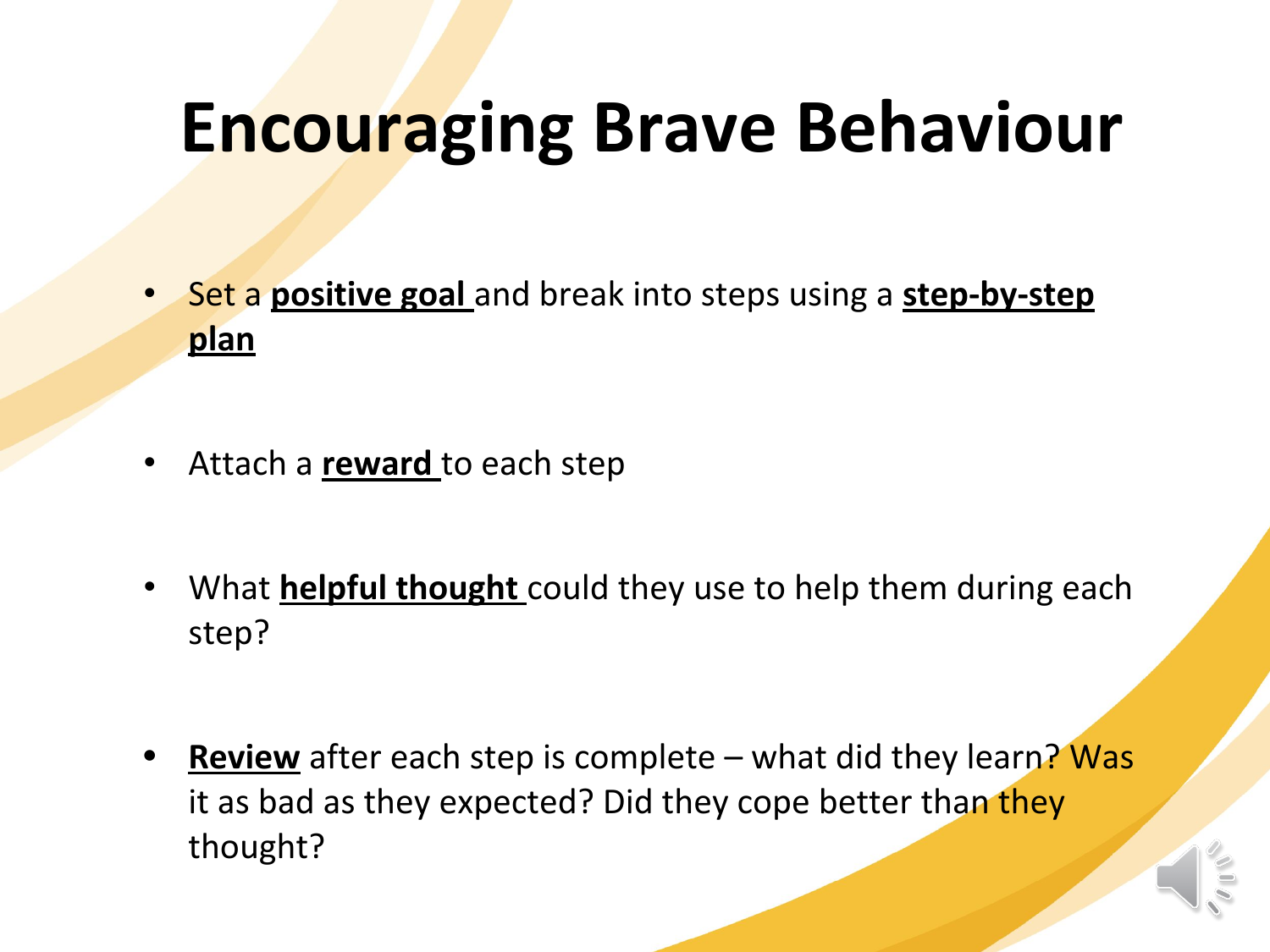#### **Example**

Leah<sup>\*</sup> (8) is worried about going back to school after lockdown, which mum learns about through talking about her anxieties. She's worried about her friendships, teachers and what school will be like.

Leah rated going back to school as an 8/10 on the fear scale. With her mum, she made a fear ladder with steps to work towards this goal and rewards for completing each step.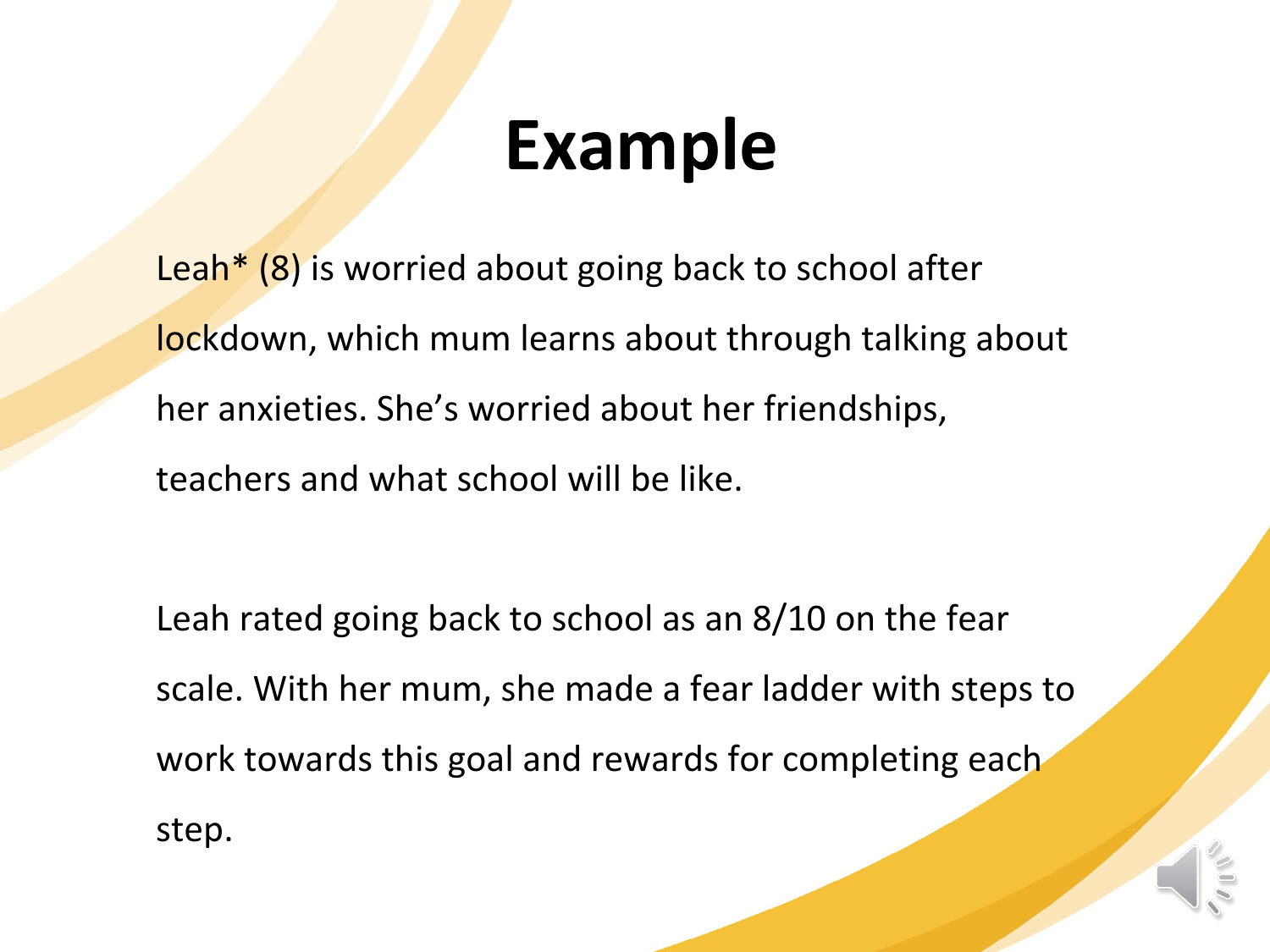|  | 7/10 - zoom her teacher with any<br>questions or worries                   | A family movie<br>night          |  |
|--|----------------------------------------------------------------------------|----------------------------------|--|
|  | 6/10 - walk with best friend to<br>school and back (socially<br>distanced) | <b>Favourite meal</b><br>for tea |  |
|  | 5/10 - Group zoom with 3 friends<br>for 10 minutes                         | <b>Bake a favourite</b><br>cake  |  |
|  | 4/10 - zoom best friend for 10<br>minutes                                  | <b>Board game</b><br>night       |  |
|  | 3/10 - try on her school uniform                                           | Make a<br>milkshake              |  |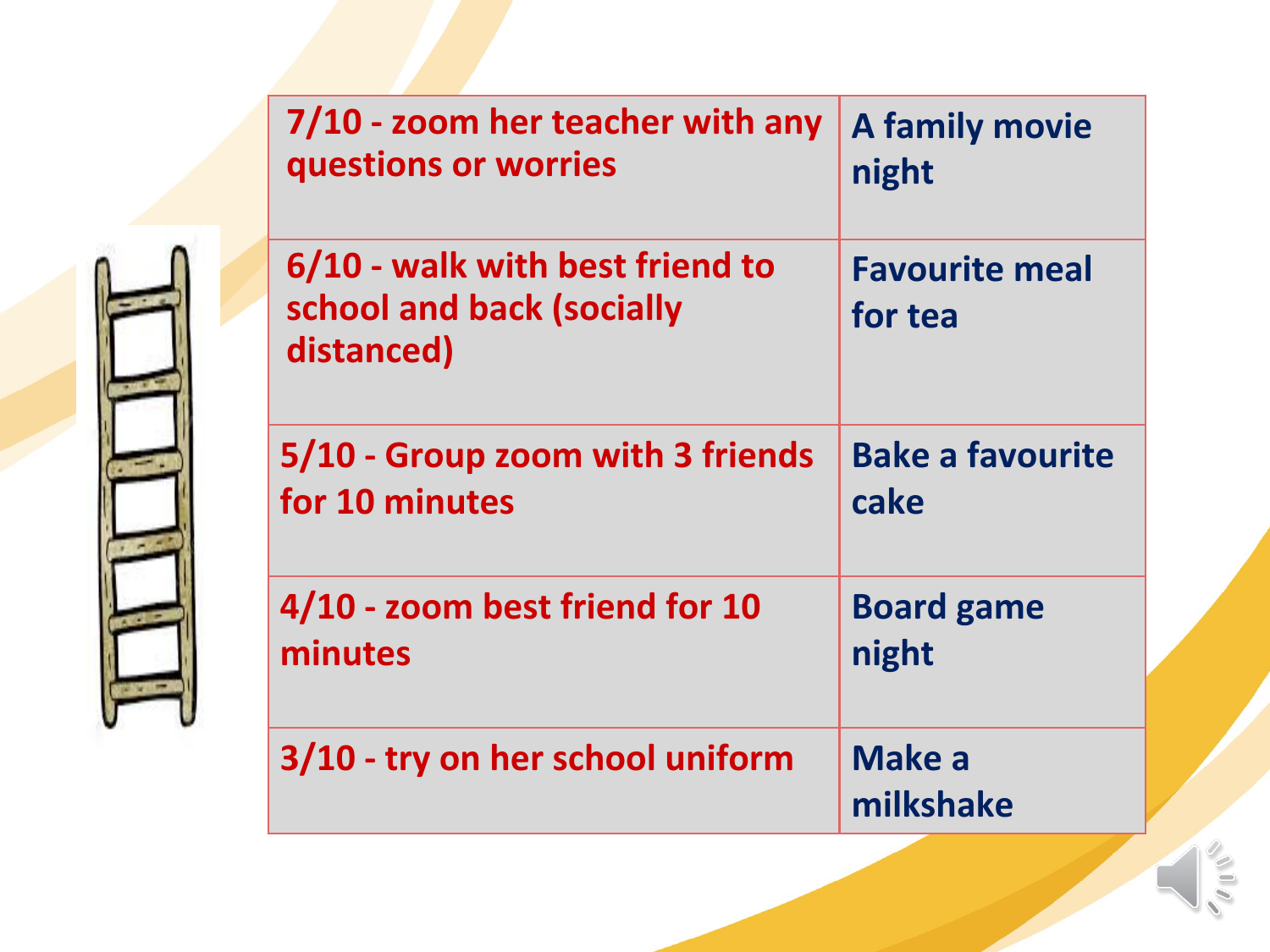## **Problem Solving**

Leah is worried about returning to school after lockdown and not being placed with her friends in the smaller class

| Solution                                | Pros?                                            | Cons?                    | Is this plan<br>doable? | Rate this<br>solution<br>$1 - 10$ |  |
|-----------------------------------------|--------------------------------------------------|--------------------------|-------------------------|-----------------------------------|--|
| Zoom<br>friends<br>outside of<br>school | Still get to<br>see her<br>friends<br>Safe to do | Doesn't feel<br>the same | Yes                     | 7                                 |  |
|                                         |                                                  |                          |                         |                                   |  |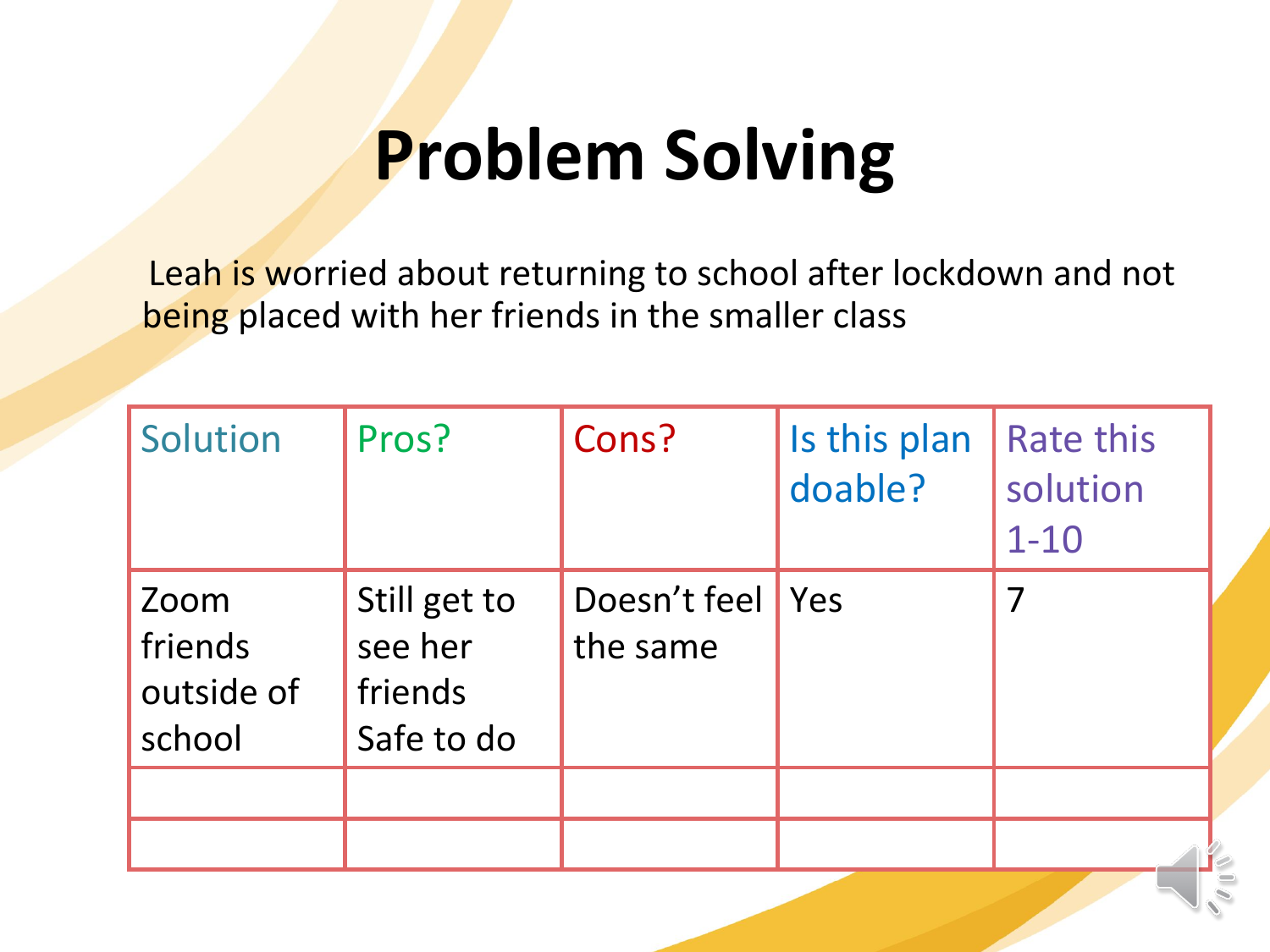## **Remind them of their resilience**

**Resilience is the ability to:**

- **• Cope with uncertainty**
- **• Resist adversity**
- **• Recover successfully from traumatic episodes**

When have they shown resilience?

- Starting primary school?
- Learning a new skill such as swimming?

Remind your children about when they have coped well in uncertain times before and how they can learn to manage this new situation.

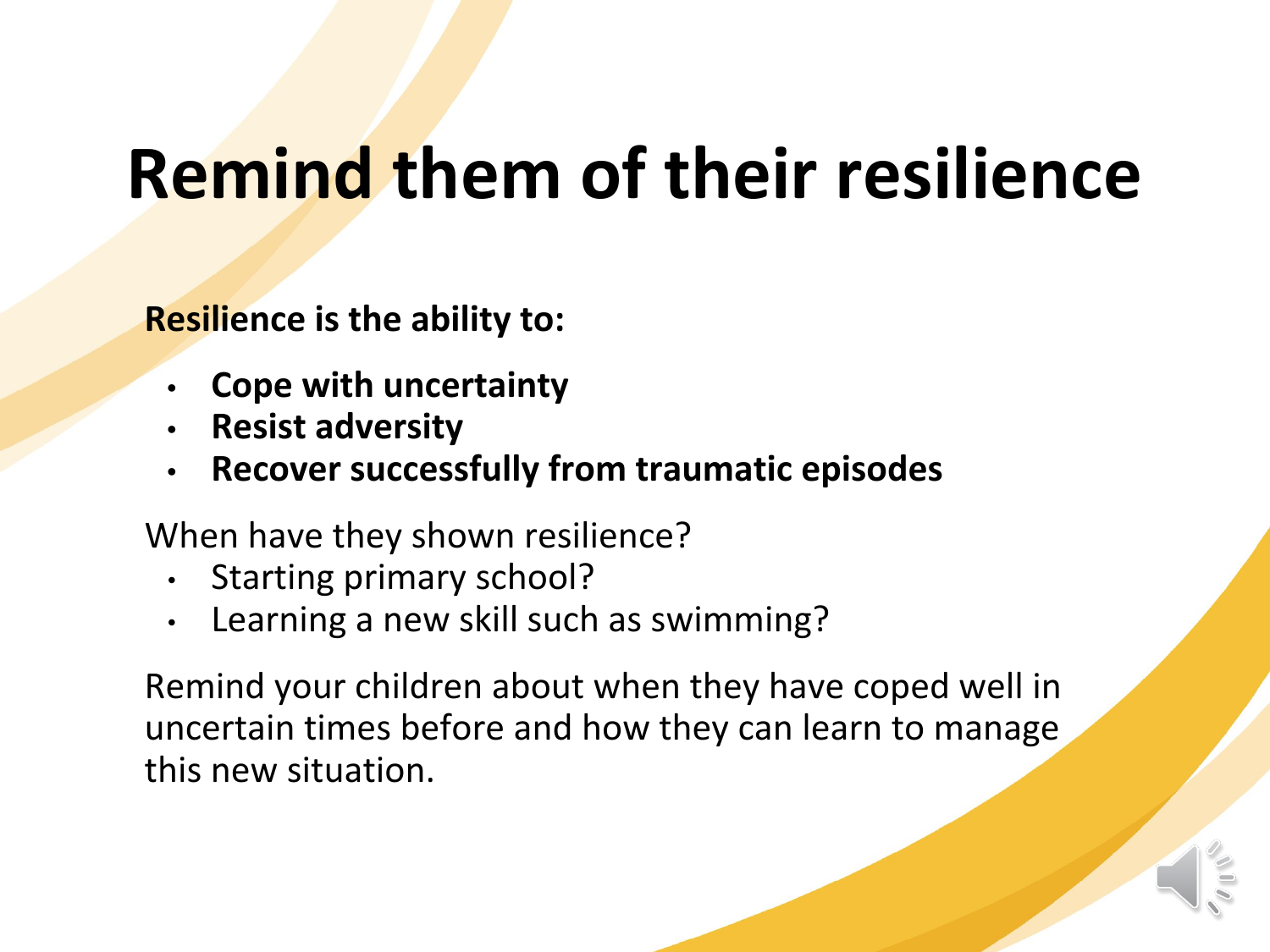## **What strategies do you already use to help your child relax?**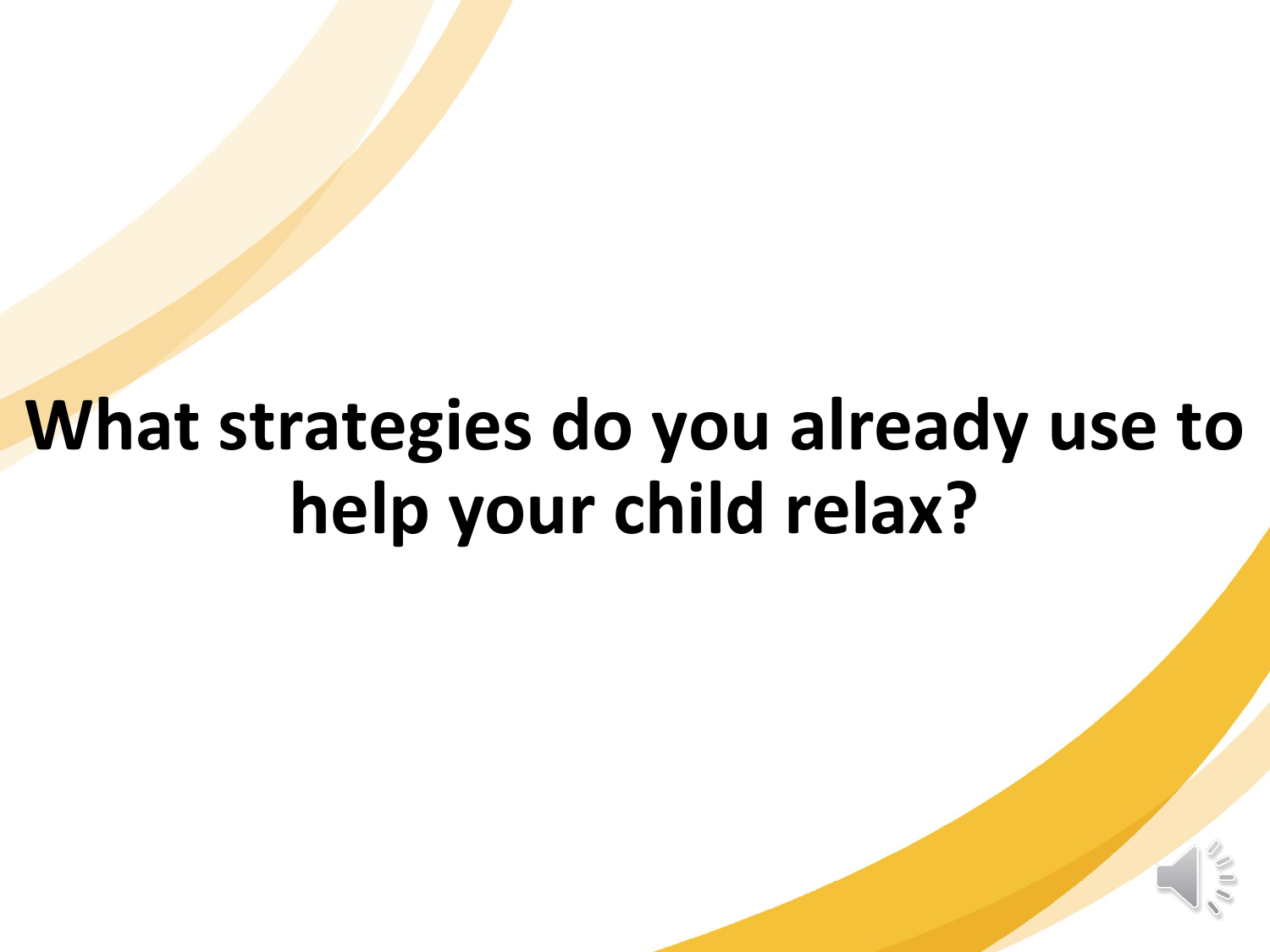#### **Relaxation exercises**



#### Hands and Arms: Squeeze a Lemon

Pretend you have a whole lemon in each hand. Now squeeze it hard. Try to squeeze all the juice out! Feel the tightness in your hand and arm as you squeeze. Squeeze hard! Don't leave a single drop. (Hold for 10 seconds). Now relax and let the lemon drop from your hand. See how much better your hand and arm feel when they are relaxed.



#### Shoulders and Neck: Hide in Your Shell

Now pretend you are a turtle. Try to pull your head into your shell. Try to pull your shoulders up to your ears and push your head down into your shoulders. Hold it tight! (Hold for 10 seconds). Okay, you can come out now. Feel your shoulders relax.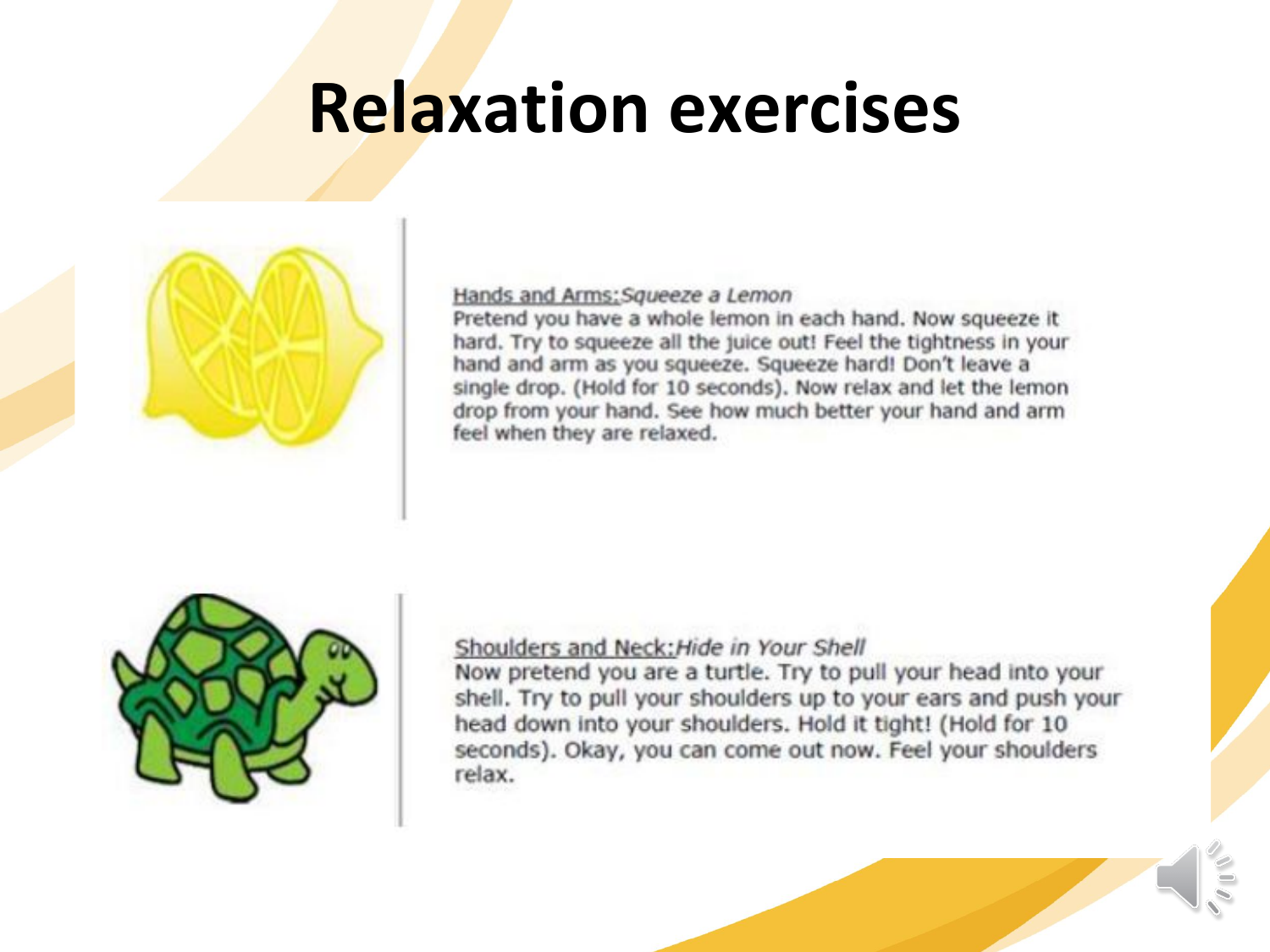**54321 Grounding Exercise** 









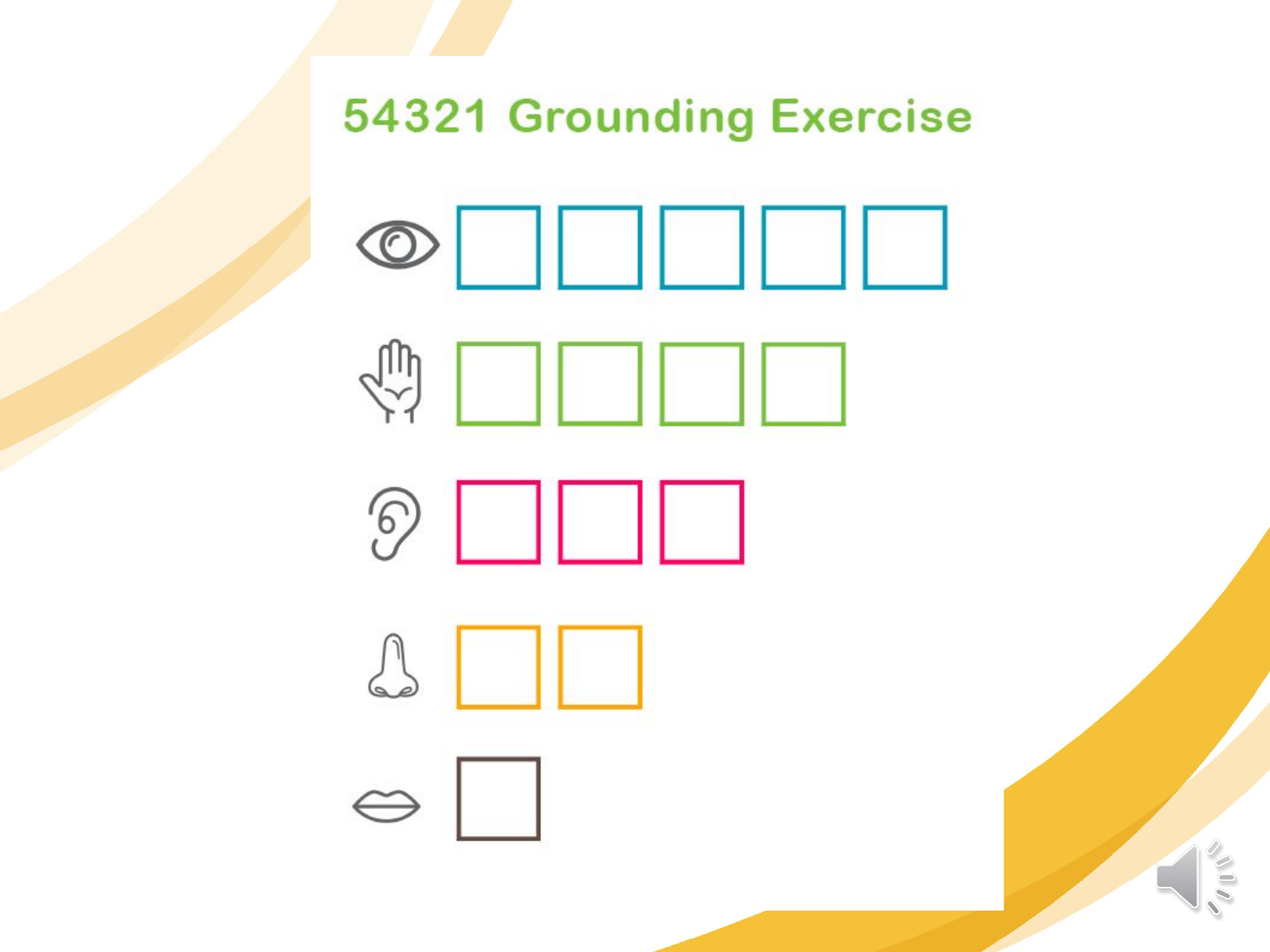#### **Other things we can do to help**

**Doing things they enjoy!**

e.g. reading, listening to music, playing with friends, watching a film

#### **Getting Active!**

Exercise can help us feel

less anxious

#### **Talking to someone they trust!**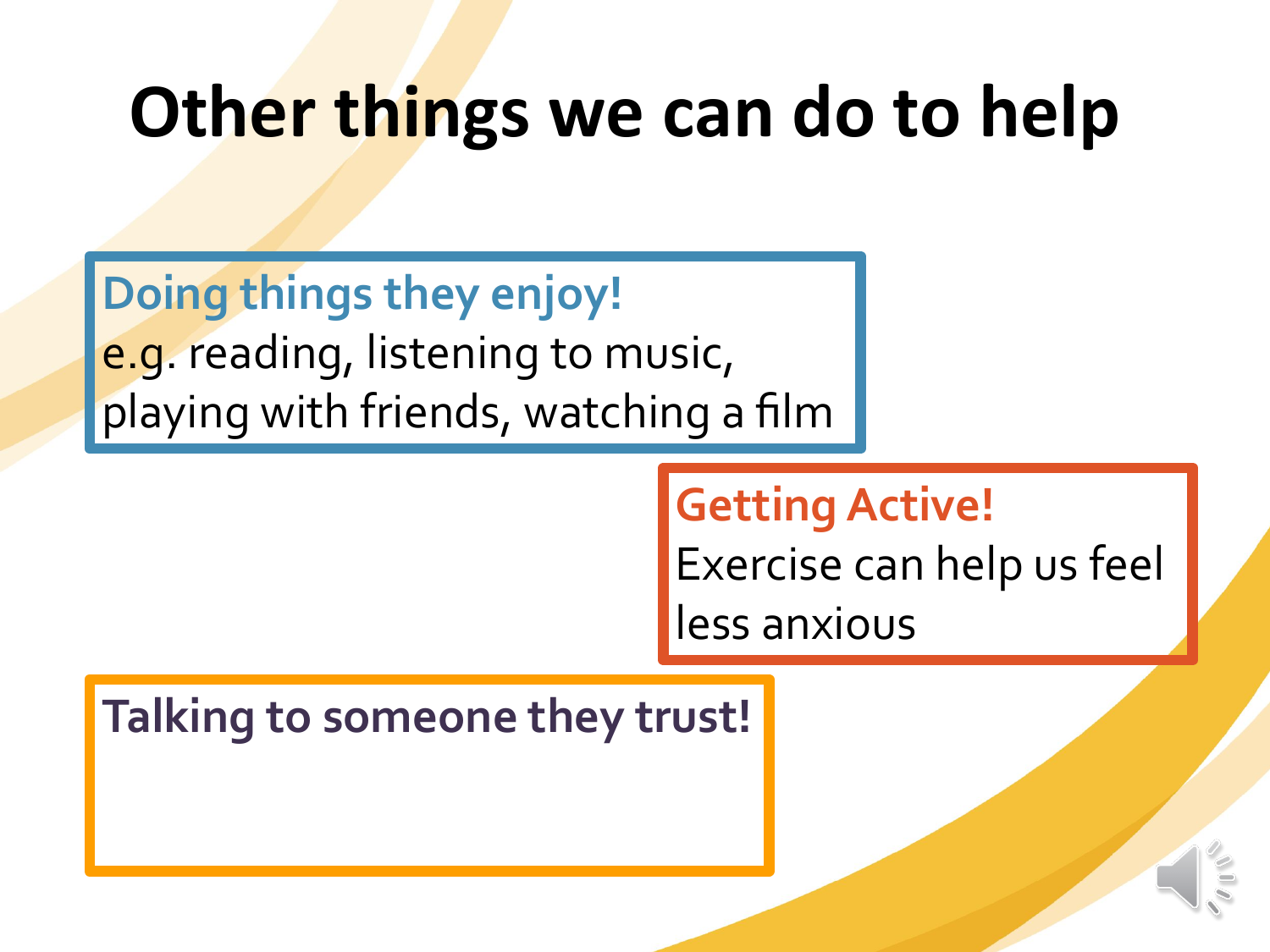#### **Your relationship to school**

#### **• Maintain a positive attitude towards school/ learning**

- Irrespective of our experience of education and school we need to promote learning and school engagement both to promote best outcomes in life and mental wellbeing
- **• Work through your difficulties with the school:**
	- Any difficulties need to be addressed with the school and avoid sharing it with your child to promote positive attachment to the school
	- Children should be free to learn and succeed instead of being burdened by difficulties between parents and school

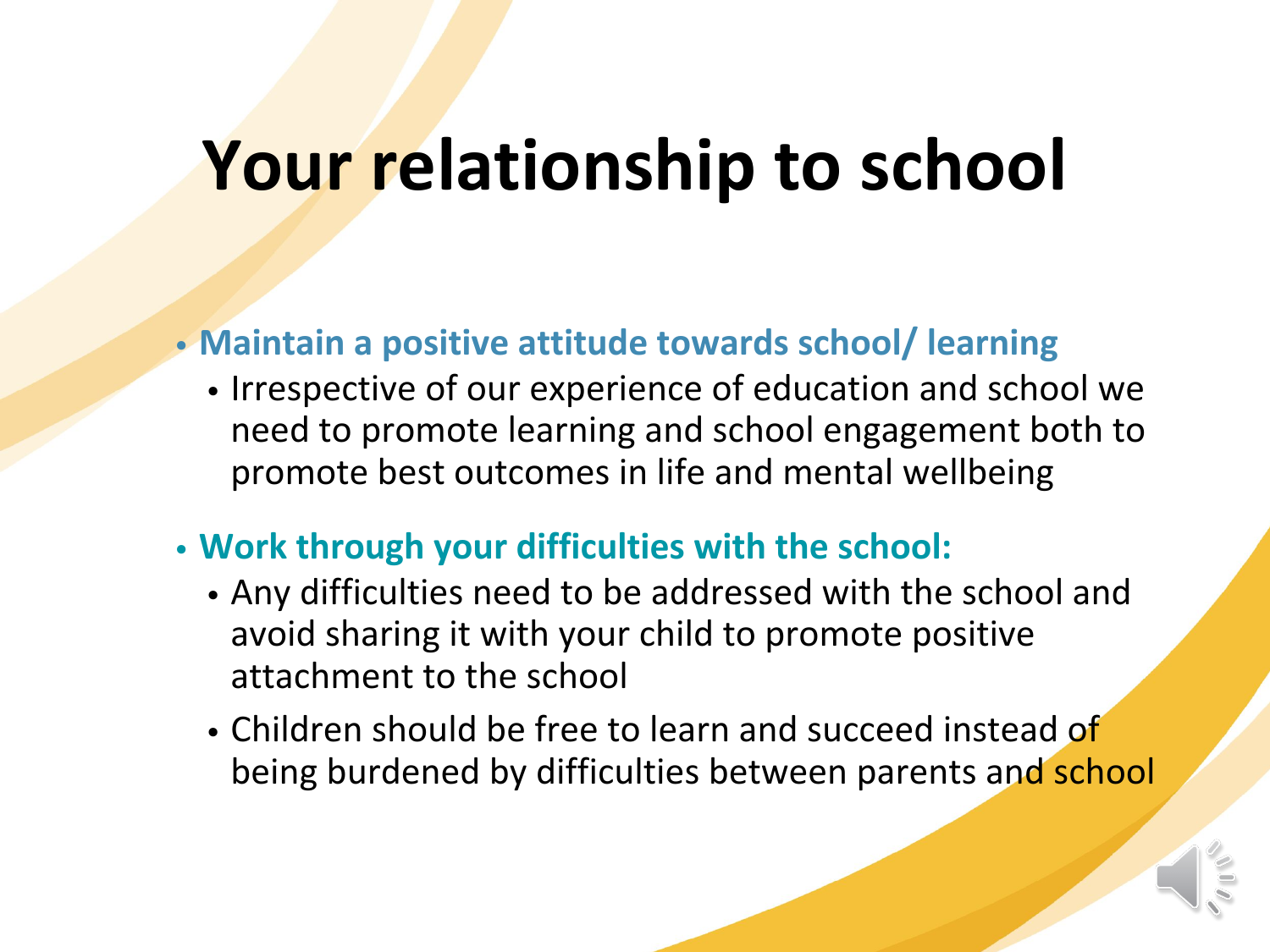## **If you would like further support…**

For your child:

• Contact the Mental Health Lead at your school

Young Minds Parents Helpline: 0808 802 5544

• Mon-Fri from 9.30am to 4pm

<https://youngminds.org.uk/find-help/for-parents/>

<https://www.mind.org.uk/information-support/>

For yourself:

- speak to your GP
- Mind helpline 0300 123 3393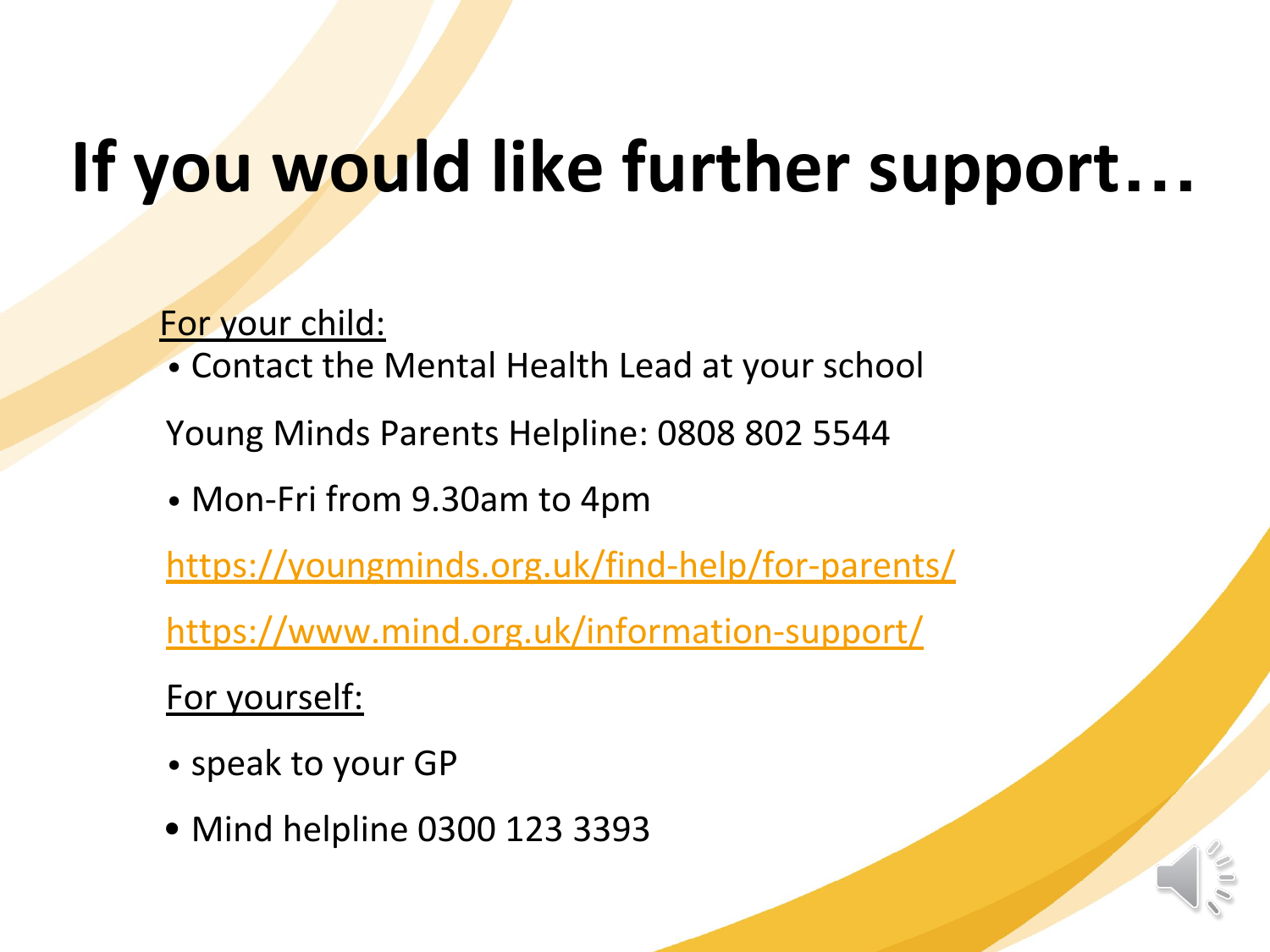#### **Resources related to Corona Virus**

**Talking to children about Coronavirus: Child Mind Institute:** <https://childmind.org/article/talking-to-kids-about-the-coronavirus/>

**Anna Freud Centre advice for young people/parents & carers/schools & colleges** <https://www.annafreud.org/what-we-do/anna-freud-learning-network/coronavirus/>

**Covibook – an interactive resource designed to support and reassure children aged 7 and under, designed to help children explain and draw the emotions that they might be experiencing during the pandemic:** [https://www.mindheart.co/descargables](http://cdc.mobilize.io/links?lid=KGSPTL-VZUIxBBXTyUc36Q&token=VB6Gu3hBJAh1JLZm4wTrqg&url=https%3A%2F%2Fwww.mindheart.co%2Fdescargables)

Dave the dog coronavirus story

Story about what to do while we cannot hug

[https://www.youtube.com/watch?v=2PnnFrPa](https://www.youtube.com/watch?v=2PnnFrPaRgY&feature=youtu.be&app=desktop) [RgY&feature=youtu.be&app=desktop](https://www.youtube.com/watch?v=2PnnFrPaRgY&feature=youtu.be&app=desktop)